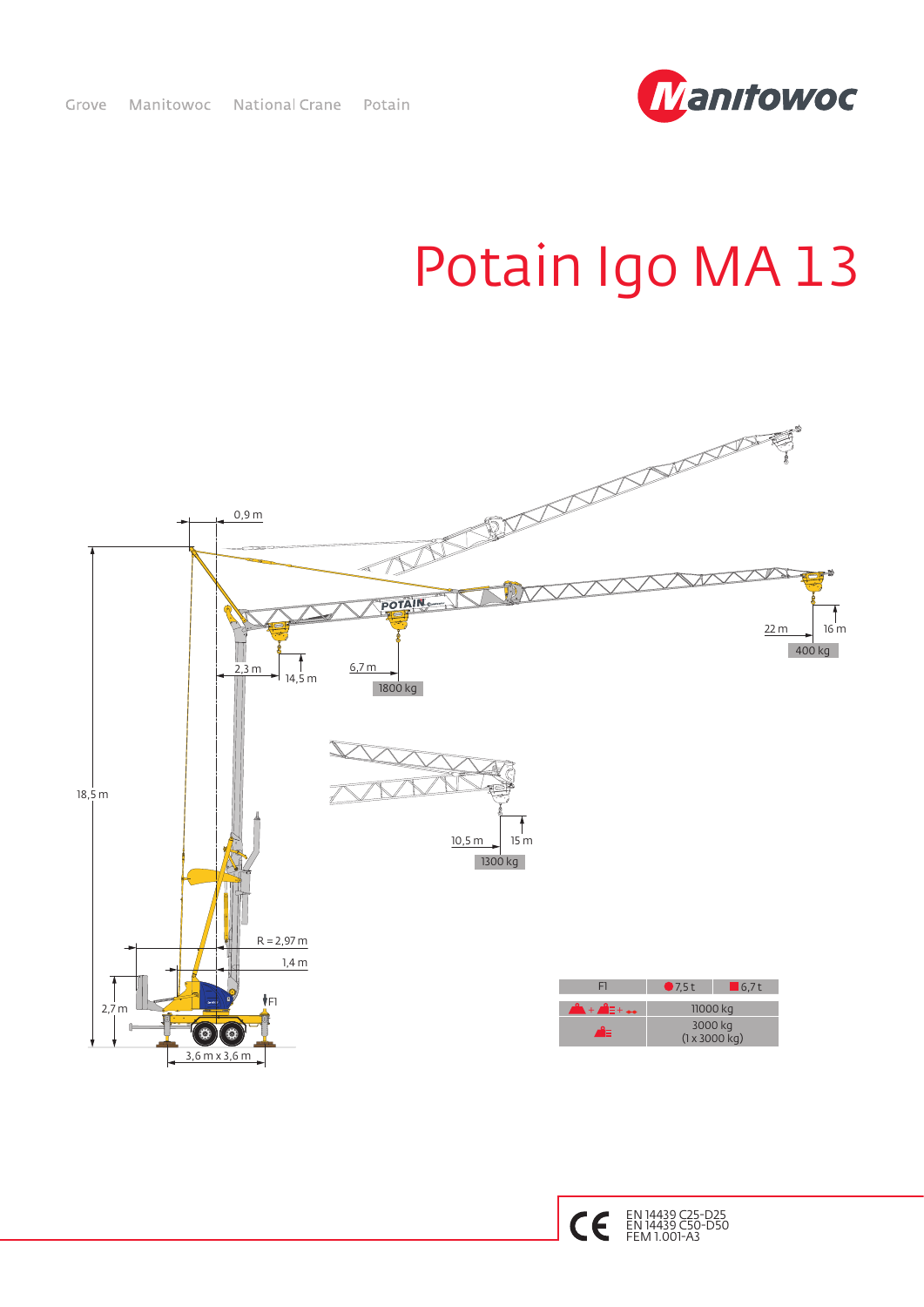## EN 14439 C25-D25 EN 14439 C50-D50 FEM 1.001-A3

 $\overline{\text{VAVAN}}$ 

Courbes de charges / Lastkurven / Load curves / Curvas de cargas / Curve di carico Curvas de carga / Кривые нагрузок





|  |  |  |  |  |  |  |  | 6.7 7 8 9 10 11 12 13 14 15 16 17 18 19 20 21 22 m                          |  |
|--|--|--|--|--|--|--|--|-----------------------------------------------------------------------------|--|
|  |  |  |  |  |  |  |  | 1800 1710 1440 1245 1090 970 870 785 715 660 605 560 520 485 455 425 400 kg |  |



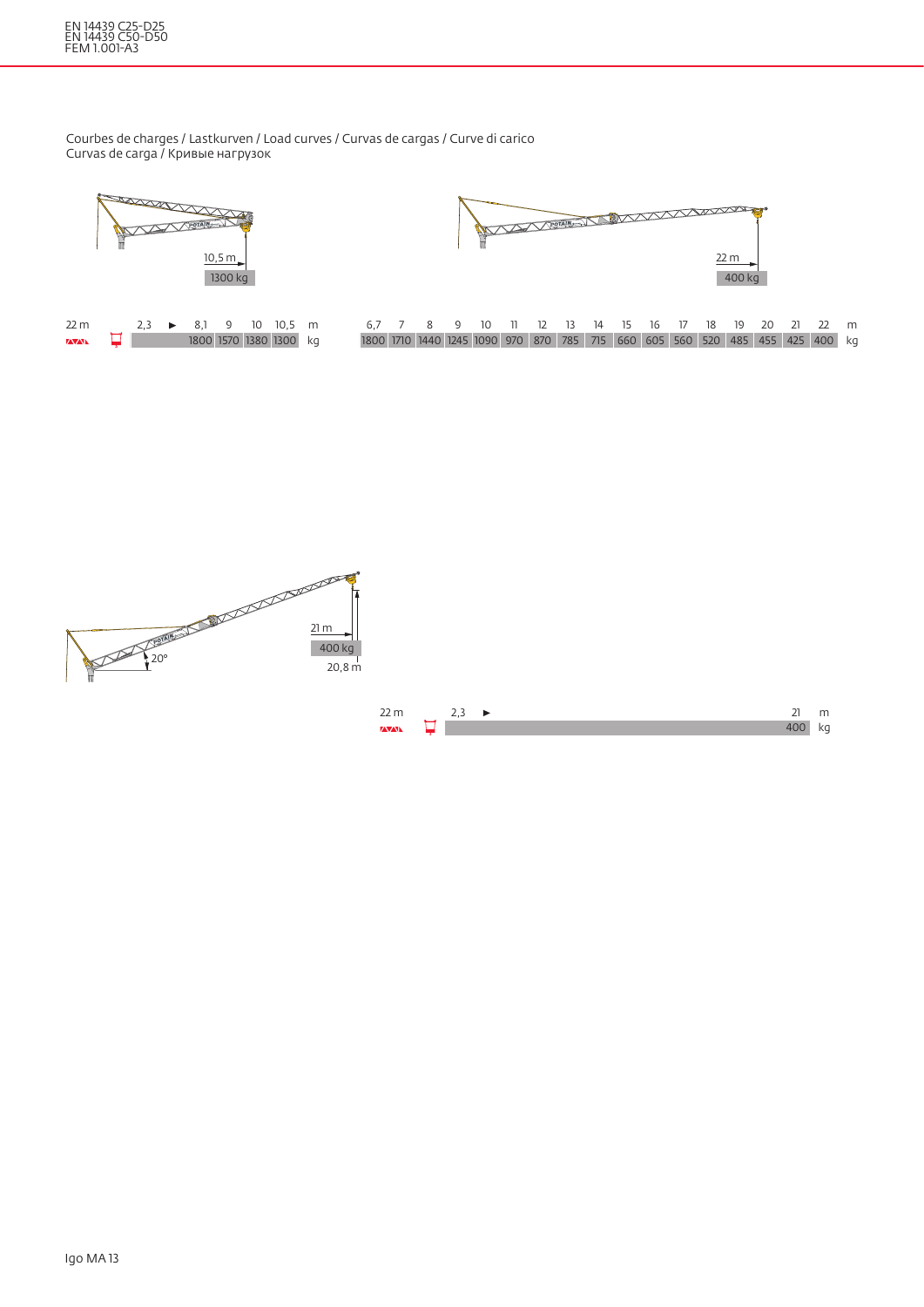|                | 230 V - 50 Hz<br>400 V - 50 Hz<br>480 V - 60 Hz |                                  |                        |       | $ch$ - $PS$<br>hp  | kW                                 |     |     |
|----------------|-------------------------------------------------|----------------------------------|------------------------|-------|--------------------|------------------------------------|-----|-----|
|                |                                                 | 230 V - H<br>20A<br>$\mathbf{1}$ | m/min                  | \$3,5 | 16<br>$\mathbf{r}$ | $\frac{1}{2}$ 36<br>$\blacksquare$ | 3,3 | 2,4 |
|                | 8 LVF 9<br>Optima                               |                                  | kg                     | 1800  | 1800               | 700                                |     |     |
|                |                                                 | $230V +$                         | m/min                  | \$3,5 | 16<br>T 11         | $\frac{1}{2}$ 36<br>25             |     |     |
| ₹              |                                                 | $32A$ 2                          | kg                     | 1800  | 1800               | 700                                | 5,2 | 3,8 |
|                |                                                 | $400V$ 3                         | m/min                  | \$3,5 | 16                 | \$36                               | 7,5 | 5,5 |
|                |                                                 |                                  | kg                     | 1800  | 1800               | 700                                |     |     |
| $\blacksquare$ | 1 DVF4                                          |                                  | m/min                  |       | $14 - 28$          |                                    | 1,5 | 1,1 |
| $\mathbf{C}$   | <b>RVF 20</b>                                   |                                  | tr/min<br>U/min<br>rpm |       | $0 \rightarrow 1$  |                                    | 1,5 | 1,1 |

Mécanismes / Triebwerke / Mechanisms / Mecanismos / Meccanismi Mecanismos / Механизмы

| $\sim$ E IEC 60204-32   | <b>kVA</b>             |
|-------------------------|------------------------|
| 230 V (+10% -10%) 50 Hz | 230 V 20 A : 4.6 kVA   |
| 400 V (+10% -10%) 50 Hz | 230 V 32 A : 7.4 kVA   |
| 480 V (+6% -10%) 60 Hz  | 400 V / 480 V : 11 kVA |

8 LVF 9 Optima



Montage / Montage / Erection / Montaje / Montaggio Montagem / Монтаж